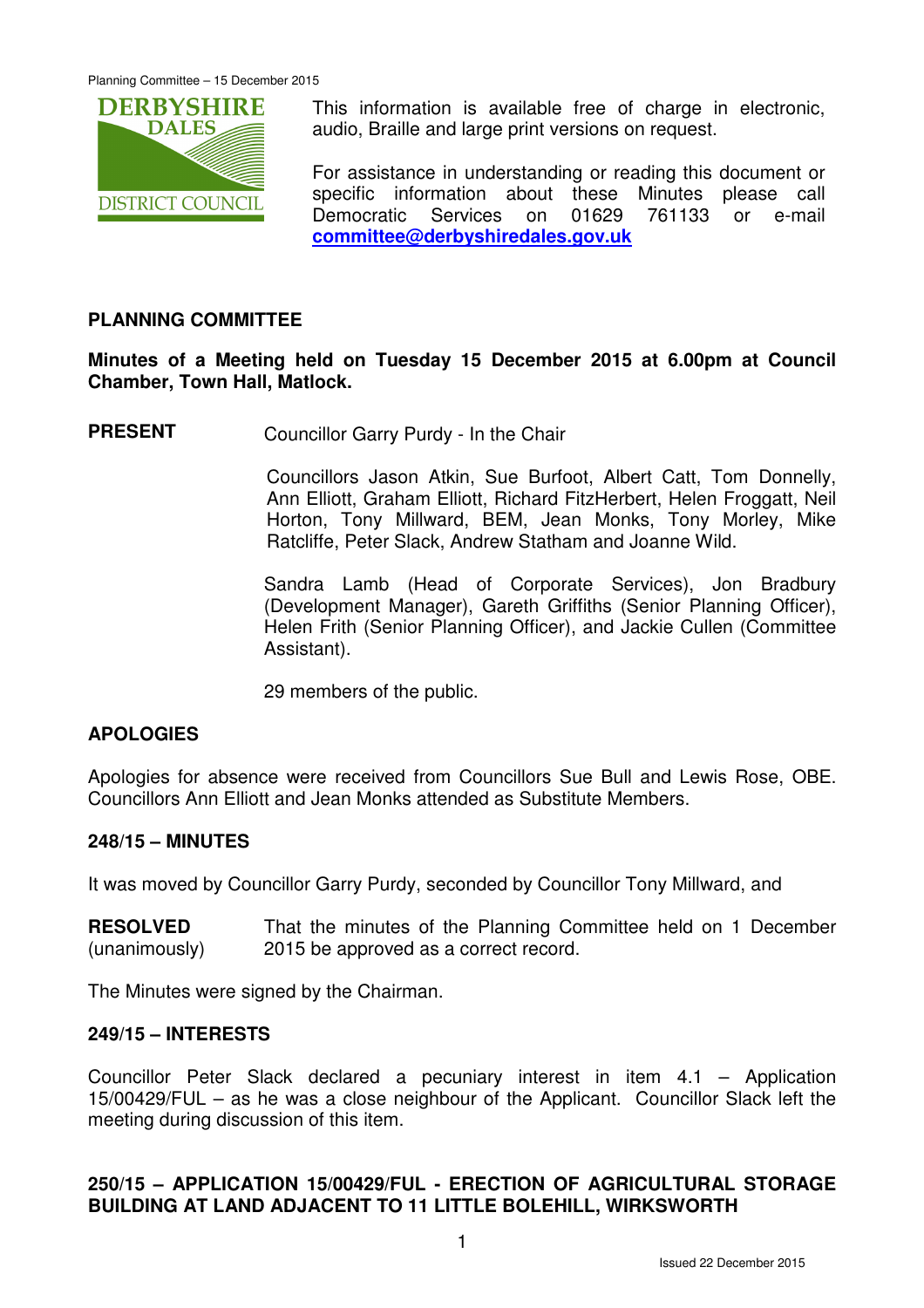Councillor Peter Slack left the meeting during discussion of this item.

The Development Manager advised the Committee that as a result of correspondence received from the Applicant after publication of the Agenda, wherein the Applicant's stance had changed regarding the use of permitted development rights to convert the existing barn to an office, Officers wished to withdraw the report from the Agenda in order to give them an opportunity to reflect on the change as this fundamentally altered the balance of consideration in relation to the application.

## **251/15 – APPLICATION 15/00664/OUT - RESIDENTIAL DEVELOPMENT OF 31 DWELLINGS AND ASSOCIATED INFRASTRUCTURE AT LAND EAST OF CROMFORD ROAD, WIRKSWORTH**

The Committee visited the site prior to the meeting to view the site in its context and assess the impact of the proposal upon visual amenity and highway safety.

Correspondence received after publication of the Agenda was distributed at the meeting; this comprised an amendment to Wirksworth Town Council's original statement of 'no objection' to one of 'no objection in principle', with reference to the Neighbourhood Plan Policies.

The Senior Planning Officer advised the Committee that there was an omission in the report: reasons 7-14 should read 'In the interests of highway safety in accordance with Policies TR1 and TR8 of the Adopted Derbyshire Dales Local Plan and guidance contained within the National Planning Policy Framework.'

In accordance with the procedure for public participation, Alison Ledbury and Bob Ledbury, local residents, spoke against the application, and Bob Woollard, Agent, spoke in favour of the application.

It was moved by Councillor Albert Catt, seconded by Councillor Mike Ratcliffe and

- **RESOLVED** (unanimously) 1. That planning permission be granted subject to the completion of a S106 agreement with regard to contributions for the following: off-site affordable housing, lift maintenance, play space, junior school provision and funding of traffic regulation order along with the transfer of on site affordable housing, and subject to the conditions set out in the report;
	- 2. That an extra condition be included to omit the pedestrian gate set out in the plan in respect of Plots 1-4.

### **252/15 – APPLICATION 15/00566/FUL - DEMOLITION OF GARAGES AND ERECTION OF 2 DWELLING HOUSES AT HILLTOPS VIEW GARAGE COURTYARD, OFF HAZEL GROVE, MATLOCK**

The Committee visited the site prior to the meeting to assess the impacts of the proposed dwellings upon the character and appearance of the area, highway safety, parking and amenity.

It was moved by Councillor Jean Monks, seconded by Councillor Peter Slack and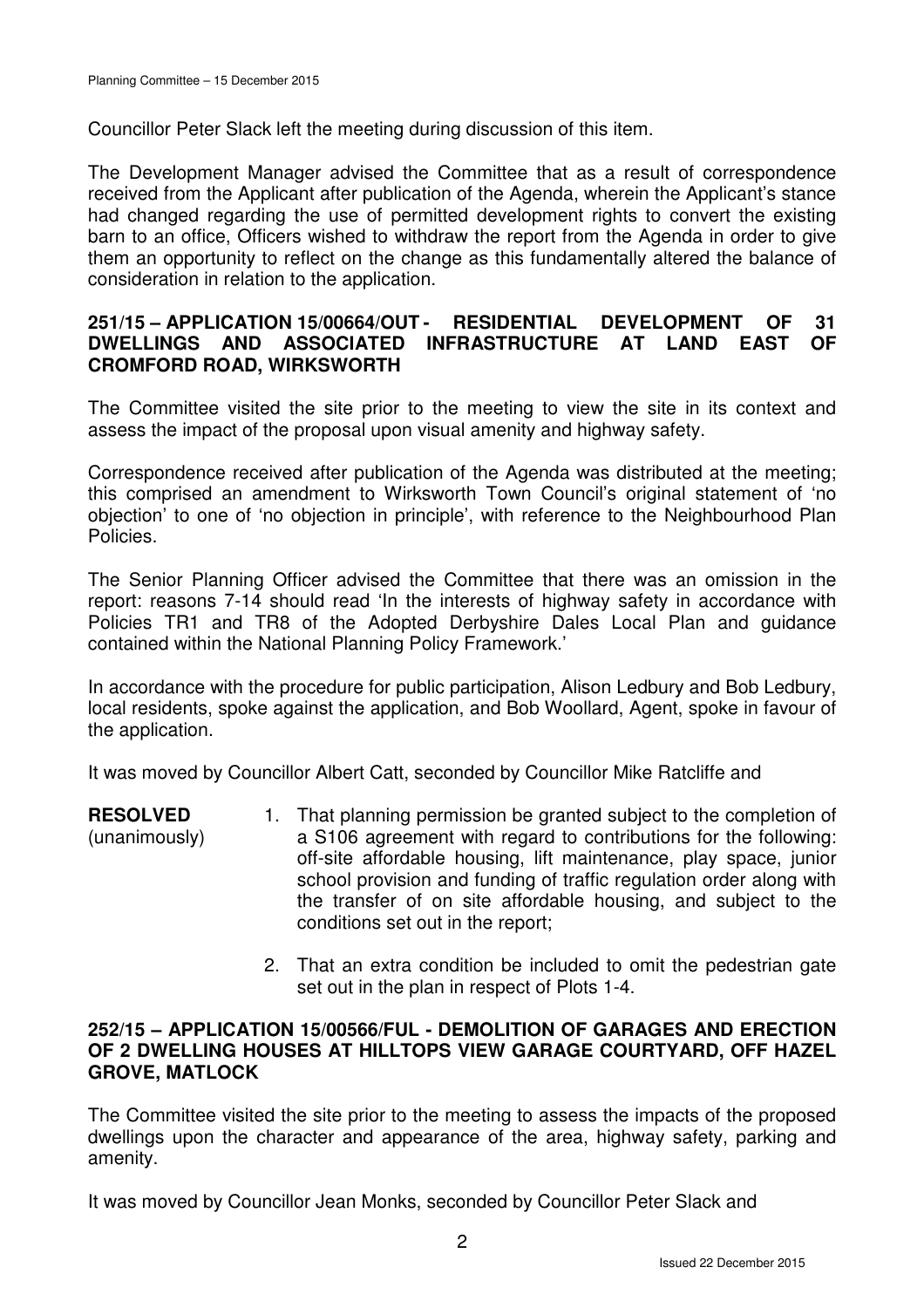| <b>RESOLVED</b>    | That planning permission be granted subject to the Conditions set out<br>in the report. |
|--------------------|-----------------------------------------------------------------------------------------|
| Voting:            |                                                                                         |
| For                | 16                                                                                      |
| <b>Against</b>     |                                                                                         |
| <b>Abstentions</b> |                                                                                         |

#### **253/15 – APPLICATION 15/00567/FUL - DEMOLITION OF EXISTING GARAGES AND STORAGE UNIT AND ERECTION OF 4 NO. FLATS AT HAZEL GROVE GARAGE COURTYARD, OFF HAZEL GROVE, MATLOCK**

The Committee visited the site prior to the meeting to fully assess the impact of the proposed flats upon the character and appearance of the area, highway safety, parking and amenity.

Correspondence received after publication of the Agenda was distributed at the meeting.

It was moved by Councillor Tony Millward, BEM, seconded by Councillor Mike Ratcliffe and

**RESOLVED** (unanimously) That planning permission be granted subject to the conditions set out in the report.

### **254/15 – APPLICATION 15/00718/FUL - DEMOLITION OF EXISTING DWELLING AND BARN AND ERECTION OF REPLACEMENT DWELLING AND SWIMMING POOL BUILDING AT BENT FARM, FARLEY HILL, MATLOCK**

The Committee visited the site prior to the meeting to assess the impact of the replacement dwelling on the character and appearance of the area.

It was moved by Councillor Andrew Statham, seconded by Councillor Richard FitzHerbert and

**RESOLVED** That planning permission be granted subject to the conditions set out in the report.

| Voting:            |    |
|--------------------|----|
| For                | 16 |
| <b>Against</b>     |    |
| <b>Abstentions</b> | O  |

### **255/15 – APPLICATION 15/00211/FUL - EXTENSION OF TRANSPORT YARD AT LAND TO THE EAST OF BJ WATERS TRANSPORT, MAIN ROAD, DARLEY BRIDGE**

The Development Manager advised the Committee that after publication of the Agenda he had received notice that the Applicant had withdrawn the application.

### **256/15 – APPLICATION 14/00778/OUT - RESIDENTIAL DEVELOPMENT OF UP TO 9 DWELLINGS AND ASSOCIATED ACCESS (OUTLINE) AT LAND OFF PUMP CLOSE, STARKHOLMES**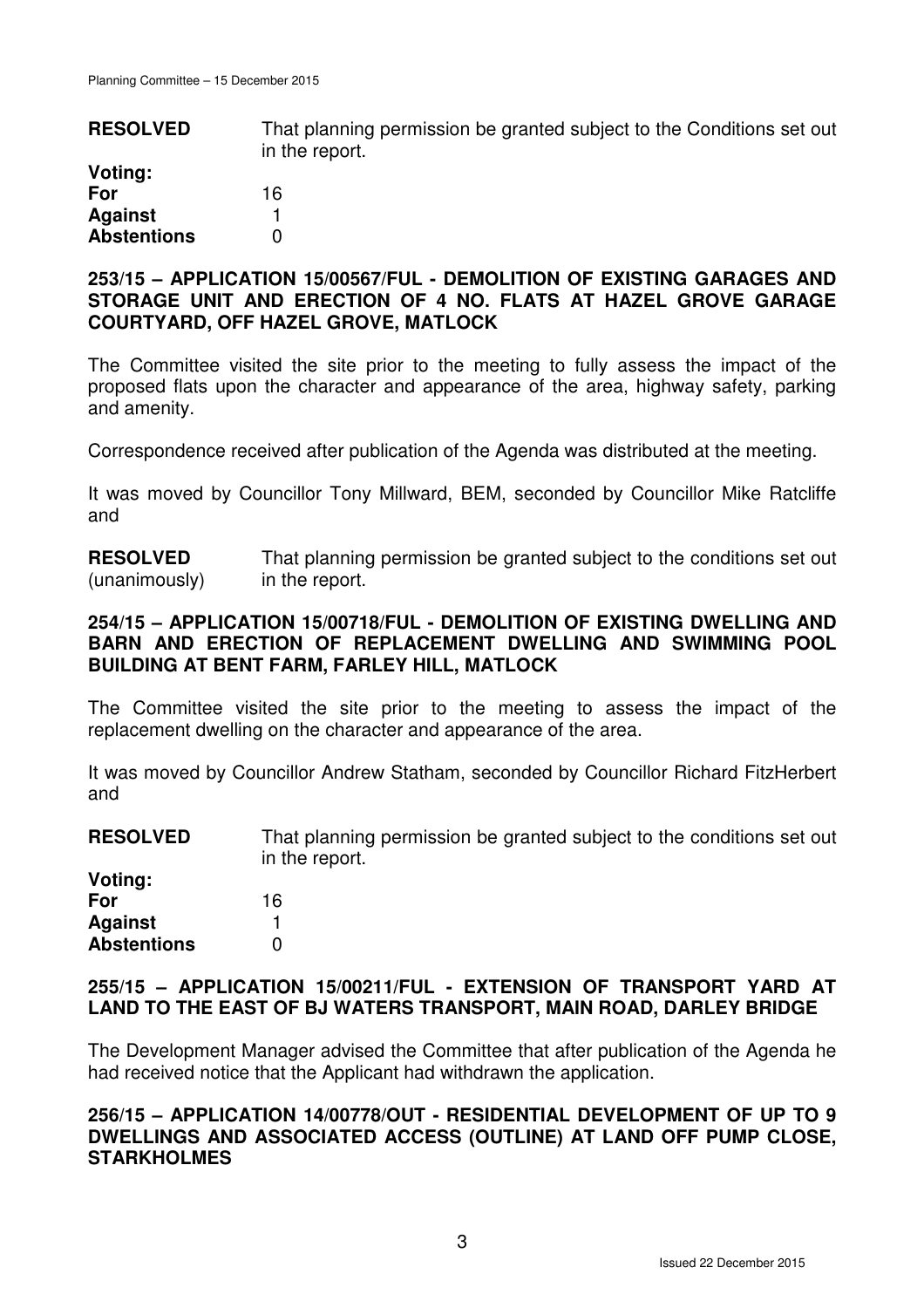In accordance with the procedure for public participation, Keith Pearce, local resident, read a statement against the application on behalf of Simon Edwards; Martin Cruttenden, Mr Shacklady and Gwen Hyde, neighbours, spoke against the application.

Members were advised that an additional condition had been put in place regarding contamination, but otherwise there were no changes to the previous application.

It was moved by Councillor Albert Catt, seconded by Councillor Tony Morley and

| <b>RESOLVED</b>    | That authority be delegated to the Development Manager to grant        |
|--------------------|------------------------------------------------------------------------|
|                    | planning permission, subject to the completion of a Section 106        |
|                    | Planning Obligation Agreement to secure an appropriate affordable      |
|                    | housing provision and subject to the conditions set out in the report. |
| Voting:            |                                                                        |
| For                | 14                                                                     |
| <b>Against</b>     | 3                                                                      |
| <b>Abstentions</b> |                                                                        |

## **257/15 – APPLICATION 15/00087/OUT - ERECTION OF DWELLING HOUSE (OUT-LINE) AT 106 NORTHWOOD LANE**

Councillor Neil Horton left the meeting at 7.25pm prior to voting on this item.

It was moved by Councillor Joanne Wild, seconded by Councillor Jason Atkin and

**RESOLVED** (unanimously) That planning permission be refused for the reason set out in the report.

### **258/15 – APPLICATION 15/00640/OUT - RESIDENTIAL DEVELOPMENT OF UP TO 60 DWELLINGS AND ACCESS (OUTLINE) AT STANCLIFFE QUARRY, DALE ROAD NORTH, DARLEY DALE**

In accordance with the procedure for public participation, Noel Stackhouse, Agent, spoke to request deferral of the application.

Correspondence received after publication of the Agenda was distributed at the meeting.

It was moved by Councillor Tony Millward, seconded by Councillor Peter Slack and

**RESOLVED** (unanimously) That planning permission be refused for the reasons set out in the report.

### **259/15 – APPLICATION 15/00641/FUL - PARTIAL CHANGE OF USE OF AGRICULTURAL BUILDING TO PROVIDE TWO ANIMAL PENS AND DOG GROOMING FACILITY AND INSTALLATION OF SEPTIC TANK AND ANIMAL TURNOUT AREA AT NORTH PARK FARM, WHITWORTH ROAD**

It was moved by Councillor Joanne Wild, seconded by Councillor Jason Atkin and

**RESOLVED** (unanimously) That planning permission be granted subject to the conditions set out in the report.